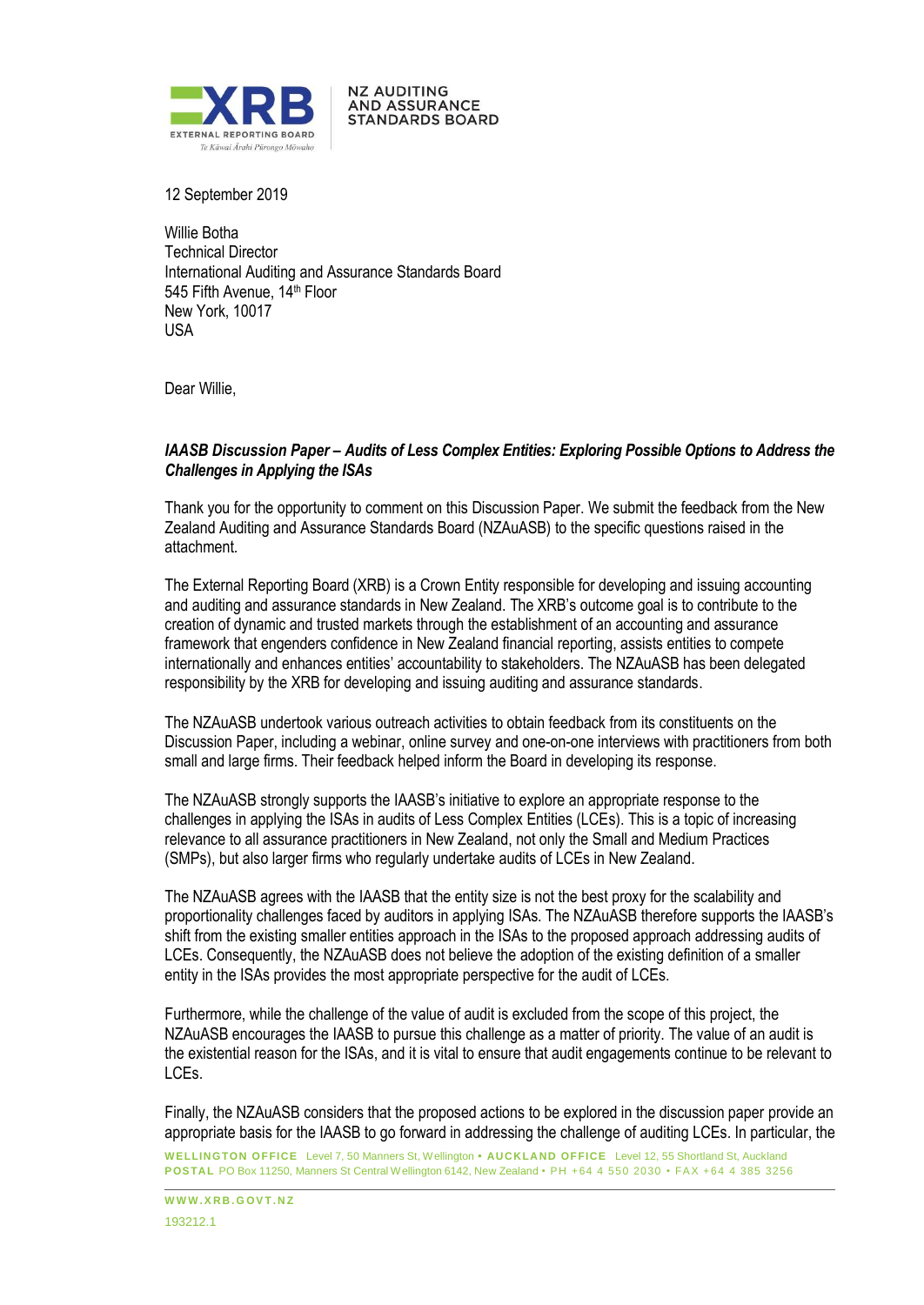NZAuASB strongly supports the proposed action to investigate the feasibility of a separate auditing standard for the audit of LCEs.

We are very interested in this project and are happy to offer our assistance to the task force if needed. Should you have any queries concerning our submission please contact either myself at the address details provided below or Sylvia van Dyk (sylvia.vandyk@xrb.govt.nz).

Yours sincerely,

Roberts e

### **Robert Buchanan**

**Chairman**

Email: [robert@buchananlaw.co.nz](mailto:robert@buchananlaw.co.nz)

**WELLINGTON OFFICE** Level 7, 50 Manners St, Wellington **• AUCKLA ND OFFICE** Level 12, 55 Shortland St, Auckland **POSTAL** PO Box 11250, Manners St Central Wellington 6142, New Zealand • PH + 64 4 550 2030 • FAX + 64 4 385 3256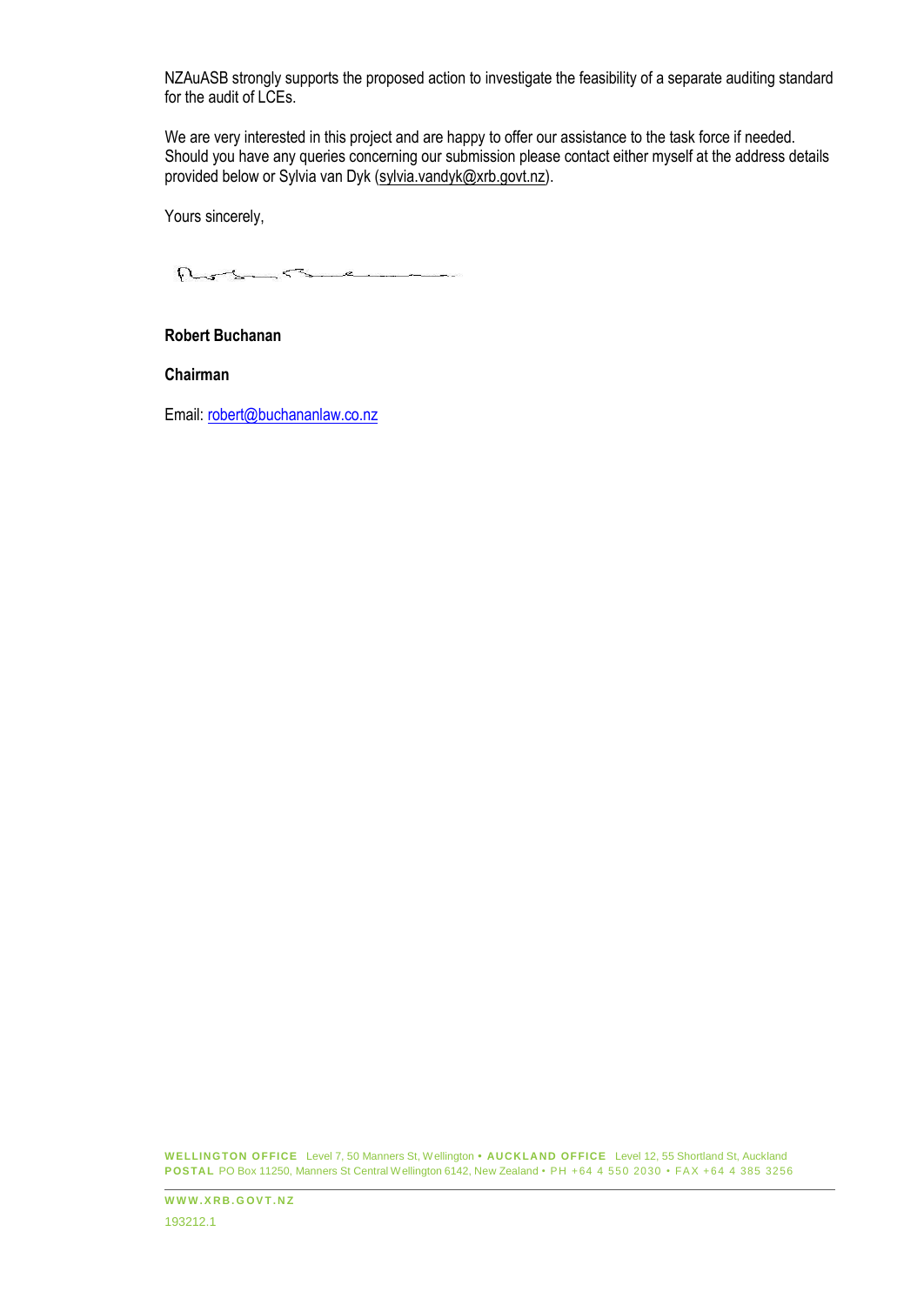# **Submission of the New Zealand Auditing and Assurance Standards Board**

## *IAASB Discussion Paper – Audits of Less Complex Entities: Exploring Possible Options to Address the Challenges in Applying the ISAs.*

## **I Schedule of Responses to the IAASB's Specific Questions**

**1. We are looking for views about how LCEs could be described (see page 4). In your view, is the description appropriate for the types of entities that would be the focus of our work in relation to audits of LCEs, and are there any other characteristics that should be included?**

## **Response:**

The NZAuASB agrees with the Working Group's observation that complexity is not only about size. The NZAuASB appreciates that this project is work in progress and that the discussion paper has used the existing definition of a small entity (i.e. applying a size criteria) as a convenient starting point although this may be somewhat contradictory to the point that complexity is not only about siz. The NZAuASB's consultation with its New Zealand stakeholders also indicates that some of the characteristics of a smaller entity may be less relevant in today's evolving corporate governance than a decade ago.

For example, there is an increased level of independent directors' involvement in the governance of closely held entities with one or few shareholders. This may indicate the concentration of management and governance may not be a very accurate proxy for size, except for very small entities (e.g. micro entities).

Another concern raised by New Zealand constituents is that certain types of smaller entities may use certain types of transactions that are particularly complex to account for, because of their small size. For example, startup entities use share-based payments to remunerate their employees. Such payments are required to be measured in accordance with IFRS 2 *Share-based Payment*. Amongst other things this would require determining the fair value of the entity's shares. While this is rather a straightforward matter for a listed company with an active share market, a small entity without an active market for its shares may find it very difficult to determine the fair value of its shares. The entity has no in-house expertise to deal with this matter and engaging an external expert to undertake the valuation is very expensive.

The NZAuASB believes that instead of using size oriented qualitative characteristics, it may be more useful to consider what constitutes the main attributes of a Less Complex Entity, by establishing how those attributes impact the risks of material misstatements in the entity's financial statements. Such characteristics can be divided in the following two categories.

- 1) The qualitative characteristics that affect the complexity of the risks of material misstatements in an audit engagement. These may include:
	- a. The applicable financial reporting framework and its impact on risk of material misstatements (e.g. a primarily fair value measurement based financial reporting framework vs a financial reporting framework with a historical cost basis of measurement).
	- b. Whether the entity is publicly accountable.
	- c. The nature of the entity's business, its transactions, assets and liabilities.
	- d. Applicable legal and regulatory requirements.
	- e. The extent and importance of transactions with related parties.
- 2) The characteristics that underline the nature, quality and type of audit evidence to address the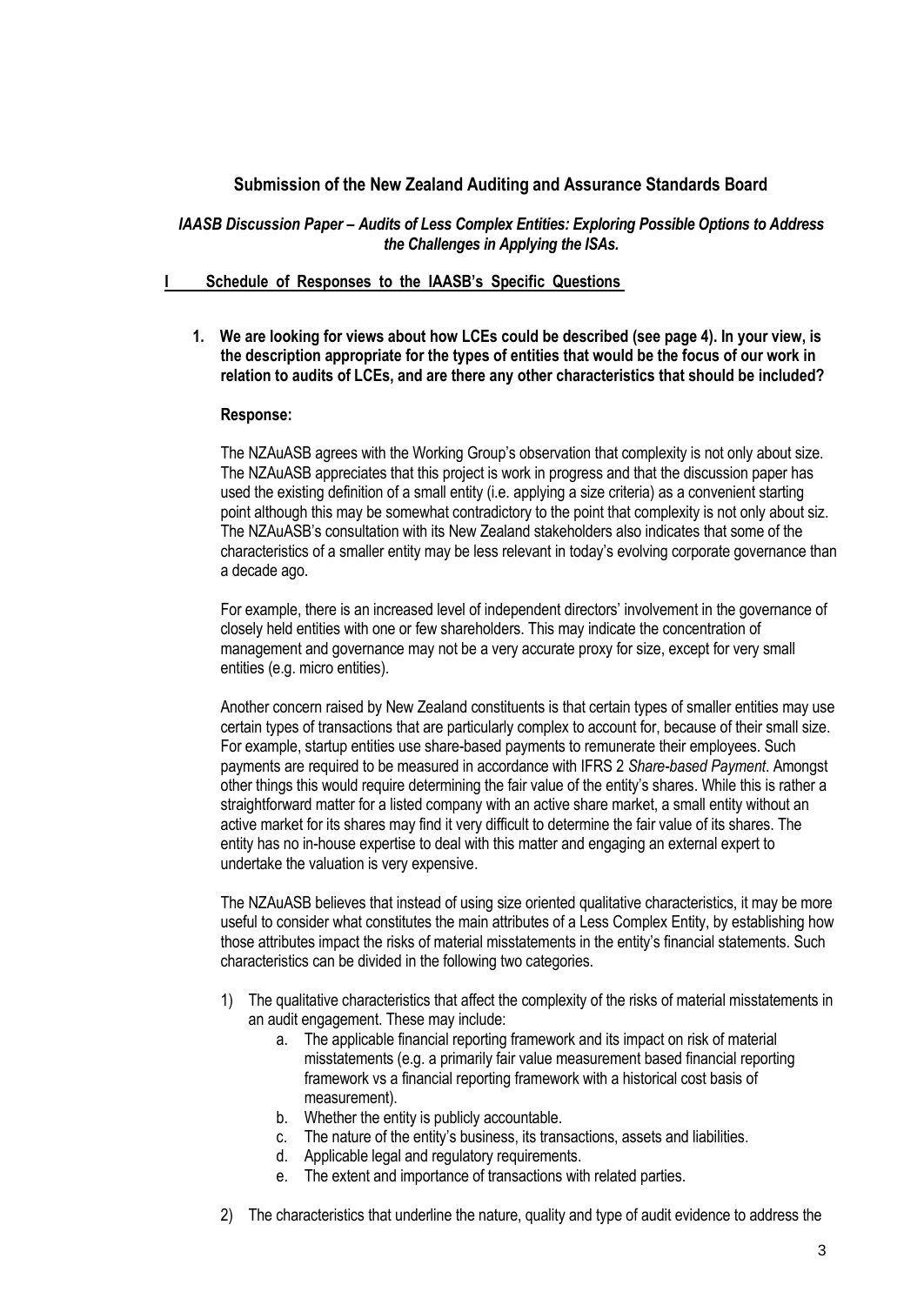risk of material misstatements. These may include:

- a. Whether an entity requires a sophisticated and highly integrated information system to be able to meet its financial reporting obligations (including disclosures and information required for various tests such as impairment, going concern, fair value measurements etc.).
- b. The competency of key individuals responsible for the preparation of the entity financial statements.
- c. The extent of the availability of relevant and reliable evidence from external sources other than the entity's information system or other forms of evidence generated by the entity to support the entity's key assertions in the financial statements.
- d. The extent of assertions in the financial statements that cannot be adequately addressed without using information produced by the entity.
- e. The required timing of the entity's financial reporting.
- f. The quantity or volume of the entity's transactions and other information relevant to the entity's financial statements.

Furthermore, some of the NZAuASB's constituents question the feasibility of conducting an audit of a very small entity in accordance with the ISAs from an economic perspective (in the New Zealand context a common example of a very small entity is a Registered Charity with annual expenditure less than NZD 250,0001). The feedback indicates there may be a need to distinguish between an LCE and what some refer to as a micro entity.

- **2. Section II describes challenges related to audits of LCEs, including those challenges that are within the scope of our work in relation to audits of LCEs. In relation to the challenges that we are looking to address:**
	- **a. What are the particular aspects of the ISAs that are difficult to apply? It would be most helpful if your answer includes references to the specific ISAs and the particular requirements in these ISAs that are most problematic in an audit of an LCE.**
	- **b. In relation to 2a above, what, in your view, is the underlying cause(s) of these challenges and how have you managed or addressed these challenges? Are there any other broad challenges that have not been identified that should be considered as we progress our work on audits of LCEs??**

## **Response:**

-

In the NZAuASB outreach to its constituency the following examples were noted:

• Lack of clarity how a requirement may apply in the audit of an LCE. For example, paragraph A57 of ISA 315 (Revised) explains that a more effective oversight by an owner-manager may compensate for the generally more limited opportunities for segregation of duties in a smaller entity. Paragraph A58 adds that the owner-manager may be more able to override controls because the system of internal control is less structured. It is unclear how these two characteristics with opposing impacts on reliability of an entity's system of internal controls should inform auditors' risk assessment and work effort. Also, it is very hard to objectively

More information on New Zealand multi-standards, multi-tiered approach to financial reporting is available [here.](https://www.xrb.govt.nz/reporting-requirements/accounting-standards-framework/)

<sup>1</sup> In New Zealand, *the New Zealand Accounting Standards Framework* applies to entities that are statutorily required to prepare financial reports in accordance with accounting standards issued by the XRB. The New Zealand Accounting Standards Framework establishes:

<sup>•</sup> A system of financial reporting tiers consisting of up to four tiers for each of two sectors (the for-profit sector and the public benefit sector);

<sup>•</sup> The criteria to determine which entities are eligible to be in each tier with the criteria being such that each tier will comprise different classes of entities; and

<sup>•</sup> Different accounting requirements or standards for each tier that are appropriate for the entities concerned because they reflect the relative cost and benefits of reporting by entities, including taking into account international convergence and harmonisation with Australia.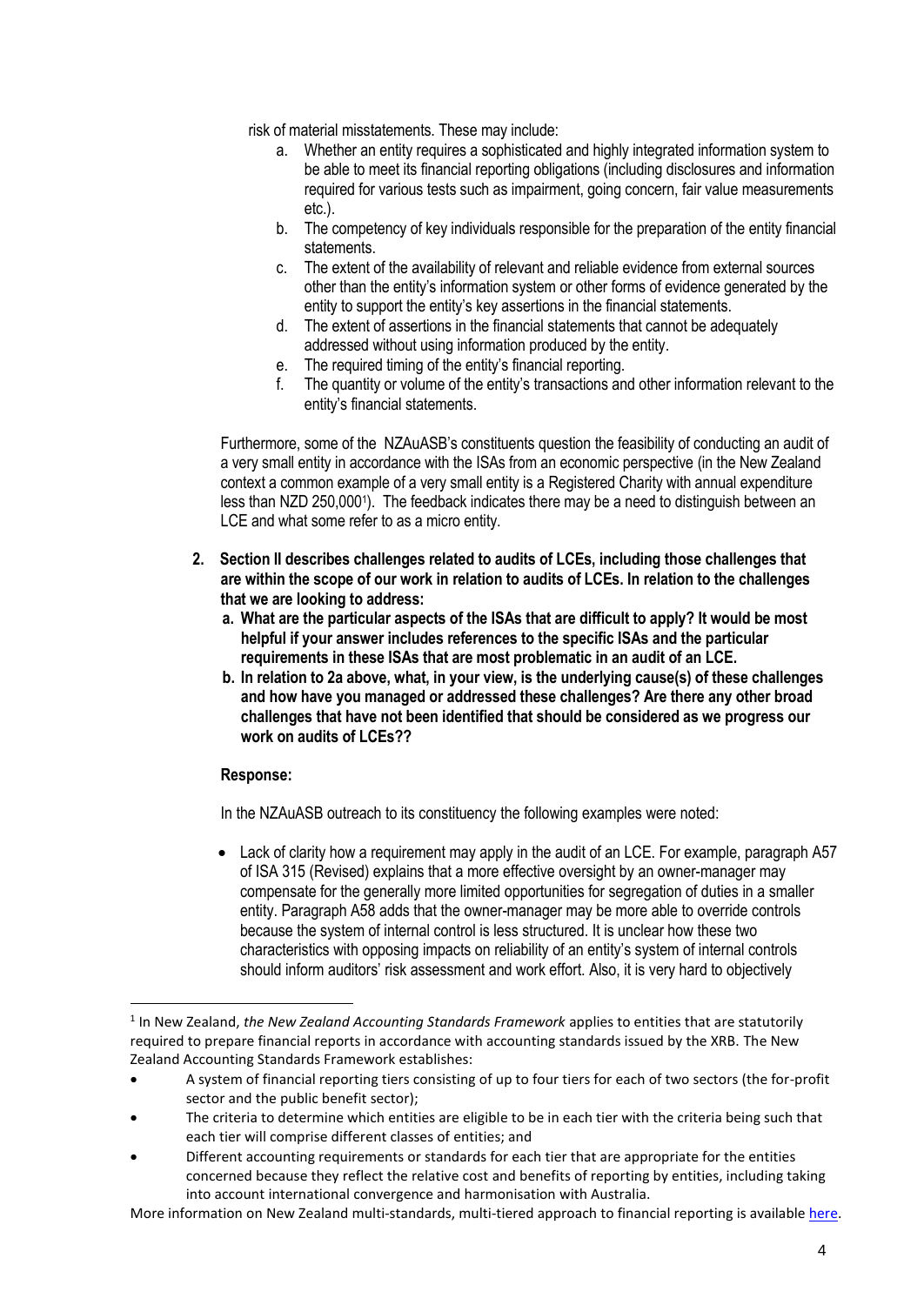evaluate management's effective oversight (especially given the often informal and undocumented nature of such oversight), which means it is unlikely auditors would place reliance on this feature when considering whether internal controls can reduce the risk of material misstatements. At the same time, given paragraph A58, the auditor of an LCE can reasonably be expected to elevate the management risk of override of controls.

- It is often impractical or inefficient to use substantive analytical procedures as a method to obtain audit evidence. For example, there is often very limited information that can be obtained from independent sources outside of the entity. Consequently, auditors of LCEs may be restricted to use information prepared by the entity. To evaluate reliability of the data used in a substantive analytical procedure under these circumstances, the auditor's primary source of evidence is obtained from testing the operating effectiveness of controls over preparation of the information by the entity. However, the entity's control environment may have significant deficiencies (e.g. domination of management by a single individual increasing risk of management override of controls (Para A28 of ISA 240), the extent to which controls are documented by an entity in a verifiable manner may be limited (Para A18 ISA 330).
- The auditor's responsibilities relating to fraud in an audit of financial statements are disproportionally difficult to apply for audits of LCEs. For example, ISA 240 (Revised) includes examples of incentives for financial reporting fraud by an owner-manager because their personal financial situation may be threatened by the entity's adverse financial performance (e.g. when the owner-manager has provided a personal guarantee for a bank loan). The standard also describes opportunities for an owner-manager to commit fraud, including that there is no monitoring of the owner-manager (as there is no one to monitor them), and that there are internal controls deficiencies (e.g. heightened risk of management override of controls in an owner-managed entity).
- In audits of LCEs the auditor may have an overall expectation of a primarily substantive approach to reduce audit risk to an acceptable level. This is due to impracticability of use of substantive analytical procedures and reliance on internal controls (either due to fundamental deficiencies in the internal controls or lack of documentation of controls in a retrospectively assessable manner). Under such circumstances, it is not always clear what controls are relevant to the audit and why the auditor is still required to evaluate their design and test their implementation. The outcome of such evaluation does not affect auditors' risk assessment (as they will need to test their operating effectiveness to be able to reduce risk to a lower level if controls are found to be effective), does not impact their procedures to obtain evidence to reduce audit risk, etc.
- Many practitioners questioned the value of testing general journals as a method to address risk of material misstatement due to fraud. This is especially the case in audits of LCEs where the auditor is likely to be able to fully scan the reconciliation of all material balance sheet balances and identify unusual or suspicious items when performing substantive tests of details on these material balances.
- Documentation is another challenging area. There is a general view that in auditing LCEs, the auditor needs to go through a process of elimination to determine which requirements do not apply, and to document why they may not be applicable. This can be time consuming, depending on the audit tools available to the auditors. The expectations of monitoring bodies' inspectors are that the audit file clearly demonstrates that the auditor has gone through this process.
- The business risk approach may not be an efficient way to conduct an LCE audit. The entity structure, management practices and systems are not a good match for a business risk approach. The auditor may need to increase their effort to somehow fit the entity into the business risk framework underlying ISA 315.
- In many instances, the management of smaller entities do have not prepare a detailed assessment of the entity's ability to continue as a going concern. The auditor is put in a difficult situation where they need to compensate for lack of management capabilities to assess the entity's ability to remain going concern.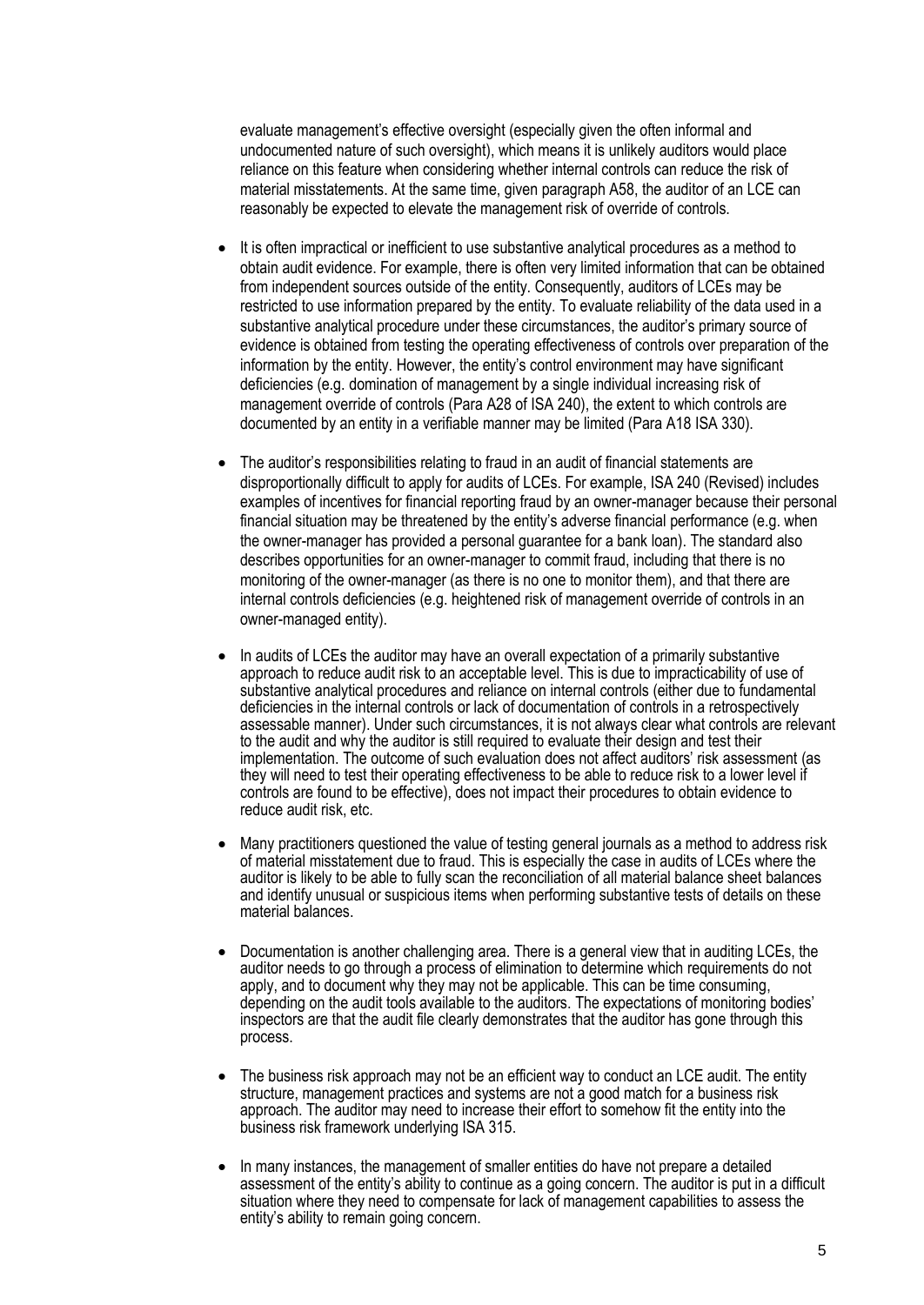**3. With regard to the factors driving challenges that are not within our control, or have been scoped out of our exploratory information gathering activities (as set out in Section II), if the IAASB were to focus on encouraging others to act, where should this focus be, and why?**

## **Response:**

While commercial viability of audit as a service is not a standard setting matter, it nevertheless underpins why the standards are needed in first place. If the market is unwilling to pay the fees needed to conduct an audit in full compliance with the ISAs, this may be a strong indication that the market considers that value delivered by an audit does not exceed its costs. The New Zealand constituents who participated in the NZAuASB online poll indicated they are often questioned about the value of an audit (e.g. about 88% of participants) and that the fee pressure in the LCE audit segment of the market is stronger than others (more than 88% of participants).

It is essential to understand what value is sought from an audit by smaller entities and why the existing arrangement is not addressing their needs. It is therefore important to engage with potential and existing users of audits of LCEs to evaluate how better to address their needs. Without such an engagement, auditing standards may stop to be relevant to a very important segment of the world economy.

We therefore believe that, out of the factors driving challenges that are excluded from this project (either because they are not within the IAASB's control or scoped out of this project), the following factors should be a focus.

- Commercial considerations relating to an audit
- Value of an audit
- Engagements other than audits

The NZAuASB believes that there is considerable overlap between the above factors and that it might be appropriate to consider these factors using an integrated approach.

**4. To be able to develop an appropriate way forward, it is important that we understand our stakeholders' views about each of the possible actions. In relation to the potential possible actions that may be undertaken as set out in Section III:**

**a. For each of the possible actions (either individually or in combination):**

- **i. Would the possible action appropriately address the challenges that have been identified?**
- **ii. What could the implications or consequences be if the possible action(s) is undertaken? This may include if, in your view, it would not be appropriate to pursue a particular possible action, and why.**

### **Response:**

| <b>Possible action</b> | <b>Potential positive attributes</b>                                                                                                                                                                                               | <b>Potential negative attributes</b>                                                        |
|------------------------|------------------------------------------------------------------------------------------------------------------------------------------------------------------------------------------------------------------------------------|---------------------------------------------------------------------------------------------|
| Revising the ISAs      | Less confusion for the<br>market.<br>Cross border harmonisation.<br>The public interest is likely to<br>$\bullet$<br>be best served if audit is<br>undertaken to the highest<br>standard possible<br>Adopting the "building block" | May not address the<br>identified challenges to the<br>required extent.<br>Would take time. |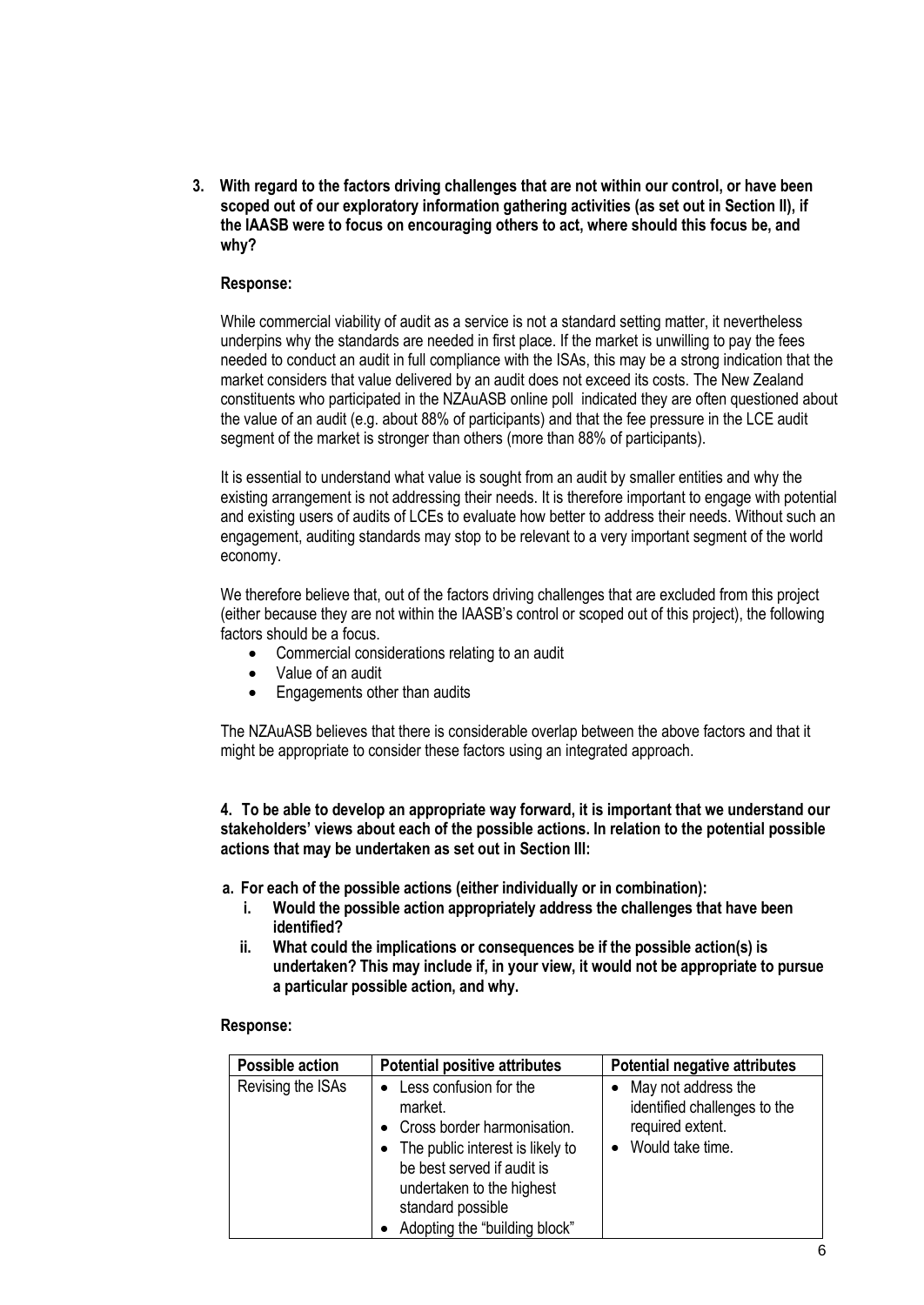|                                                                            | approach as explored in the<br>discussion paper can<br>enhance scalability of the<br>standards.<br>Auditors will continue to work<br>on one suite of auditing<br>standards that is beneficial<br>for education and training of<br>the work force. |                                                                                                                                                                                                                                                                                                                                                                                                                                                                                                                                                                                                 |
|----------------------------------------------------------------------------|---------------------------------------------------------------------------------------------------------------------------------------------------------------------------------------------------------------------------------------------------|-------------------------------------------------------------------------------------------------------------------------------------------------------------------------------------------------------------------------------------------------------------------------------------------------------------------------------------------------------------------------------------------------------------------------------------------------------------------------------------------------------------------------------------------------------------------------------------------------|
| Developing a<br>Separate Auditing<br>Standard for<br><b>Audits of LCEs</b> | Have the potential to<br>address the identified<br>challenges                                                                                                                                                                                     | Difficult to define easy to<br>$\bullet$<br>apply criteria to determine<br><b>LCEs</b><br>How different a separate<br>standard based on the<br>existing conceptual<br>framework that underpins<br>ISAs can be to the ISAs?<br>It will be a challenge to<br>develop a conceptual<br>framework other than the<br>existing one that can<br>accommodate reasonable<br>assurance.<br>Creates additional burden<br>for auditors' education and<br>training.<br>May increase the<br>expectation gap<br>Will it provide the same<br>quality as an audit in<br>accordance with ISAs?<br>Would take time. |
| Developing                                                                 | Would be quicker to do.                                                                                                                                                                                                                           | There is already an<br>$\bullet$                                                                                                                                                                                                                                                                                                                                                                                                                                                                                                                                                                |
| Guidance for<br><b>Auditors of LCEs</b><br>or Other Related<br>Actions     |                                                                                                                                                                                                                                                   | abundance of guidance<br>available. It is unlikely that<br>additional guidance on its<br>own can be helpful                                                                                                                                                                                                                                                                                                                                                                                                                                                                                     |

**b. Are there any other possible actions that have not been identified that should be considered as we progress our work on audits of LCEs?**

### **Response:**

The NZAuASB has not noted any other possible actions.

**c. In your view, what possible actions should be pursued by us as a priority, and why? This may include one or more of the possible actions, or aspects of those actions, set out in Section III, or noted in response to 4b above.**

## **Response:**

The NZAuASB believes that the most promising option seems to be a separate standard(s) for LCE audits. The New Zealand constituents who participated in the NZAuASB outreach activities also